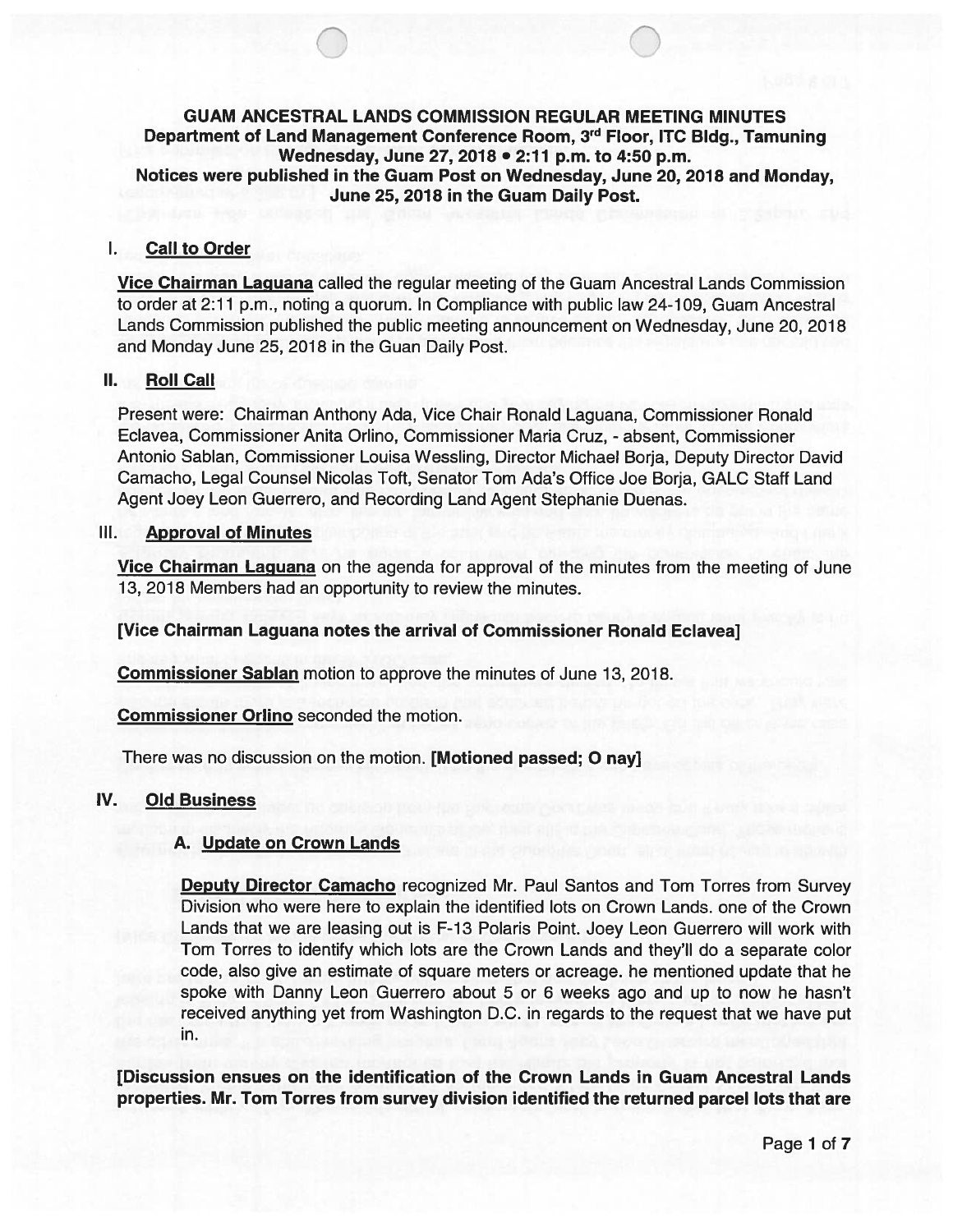returned within. Tom Torres identified easements and current maps that have been recorded. Within Nimitz Hill Annex C-i he identified 5 lots to be Crown Lands. Mr. Paul Santos from survey division mentioned that the Nimitz hill property is not colorized like the other ones, it's still a working process. Land Agent Joey Leon Guerrero mentioned that the next area that they will work on is for the south. one of the Crown Lands that we are leasing is Polaris Point Fi3 and the rest are being leased out there's other additional lots here are to be Crown Lands but we will confirm that and get back to the board]

[Vice Chairman Laguana notes the arrival of Chairman Ada]

## B. Court Cases update; next step

Attorney Highsmith the three cases that are in the Supreme Court, all of them having to do with motions to disqualify the Attorney General's office, their still in the Supreme Court. Those motions were argued- in October no decision from the Supreme Court was made and it may take a while.

Chairman Ada asked Attorney Highsmith if he the commission can have copies of the briefs.

Attorney Highsmith commented that he will send copies of the briefs. On the other lease case was the estate there is <sup>a</sup> technical problem that occurred before he go<sup>t</sup> on the case. They were not able to correct it so it was dismissed, the appeal was denied. He thinks that we should wait and see what happens in the WSTCO case.

Commissioner Eclavea says to Attorney Highsmith back to benny's appeal what exactly is he asking for an injunction to not...

Attorney Highsmith says he wants a court order directing the commission to enact the regulations governing the distribution of the trust and he wants the money distributed. And <sup>I</sup> think he wants <sup>a</sup> land transfer also. like the former law said and also, he wants to be pu<sup>t</sup> in the same position as the lands owners who have gotten their land back, which is the governmen<sup>t</sup> doesn't have any... that would take hundreds of millions of dollars.

**Commissioner Eclavea** so he like he's saying, hey guys distribute the money to the land owners that means everybody, including if they qualify and your saying we don't even have rules and regs ye<sup>t</sup> to determine these qualified owners.

Attorney Highsmith in my opinion you can't enact them because the legislature has not told you how to enact them. the simplest thing would be is to give all the dispossessed land owner an equa<sup>l</sup> share. but then people who own one acre are going to ge<sup>t</sup> the same people who own fifty acres. And were liable to ge<sup>t</sup> sued again, because they think that's unfair. That's all <sup>I</sup> have to record, but I'll answer questions.

[Chairman Ada recessed the Guam Ancestral Lands Commission at 3:24p.m. and reconvened at 3:33p.m.]

[The commission is back on session. Cont'd of item IV.]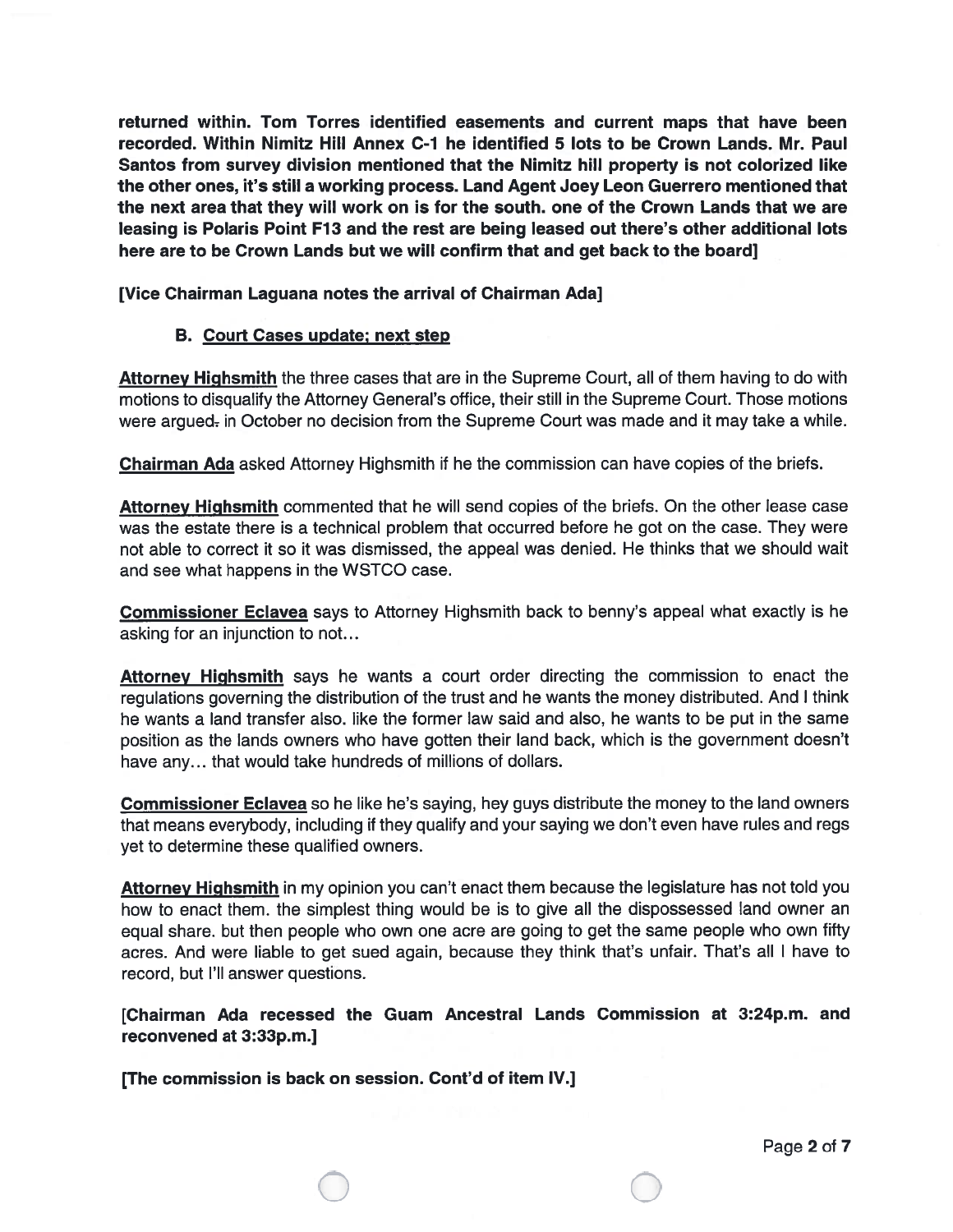## A. Update of Crown Lands

Paul Santos prepared a map six months ago for the easement to let the commissioners know that the property is very rocky in that area. He did not finish it yet because he's still waiting on the commissioners if they want him to move forward or not. He did a color code on the map that they are discussing on the properties. We did an extension of easement plan of what we are going to highlight for the crown lands that Joey will point that out to the commissioners.

Deputy Director Camacho asked Joey Leon Guerrero if the Piti Power Plant is under GALC. property.

Joey Leon Guerrero It's still under the Port Authority of Guam.

Director Borja Paul did you have the meeting with estate of 471? explain what we are talking about to the commissioners.

Paul Santos the estate 471 is the estate of Pangelinan and Unpingco and doing a land is what they call a boundary survey. They have a rightful claim to that property or at least the record show that and also going to the south of the property and concurrently we also doing a survey to try and do a serve our claims, the survey is being done as we speak, hopefully we'll complete it in the next couple of weeks.

#### [Discussion ensues on the update of crown lands.]

[Chairman Ada noted to move to item D, but before item 0. there's item C. Farmers Coop]]

## C. Farmers Coop

Chairman Ada the Farmer's Coop Lease agreement was in May 2013. They're required to start making payments of their lease agreement in year 2020. if it was seven years from the time that the bill was passed. we'll just do a time line and update our files.

## D. CLTC applicants on GALC properties

Director Borja in your packet, you have a bunch of staff reports and drawings of the aerial photo of the properties.

Deputy Director Camacho we brought this up way back and we discussed about the one where there's three recipients staying on the land trust area. We already inform them and that aware of that when the time comes that they have to move out. CLTC did a site inspection on the property and we have the report in the file.

[Attachment of aerial photos of recipient's properties, applicant John Taitingfong Leon Guerrero on Lot No. 5402, Mangilao. applicant Rosa Cruz has no lease, Route 15 back road to Anderson applicant Ron R. Binondo, portion of Lot No. 10120, Dededo. Recorded lease under Ref. Document No. 832503]

## [Chairman Ada notes that Commissioner Sablan wants to be excused.]

**Director Borja** CLTC does acknowledge that these applicants are with or without leases exist on properties that have now to be identified to be on Ancestral Land Commission property, the issue here is the fixing of it. and cases where there is not any activity on there, that's simple, but in cases where they might be residing there, depending on how permanent the fixture is, there is an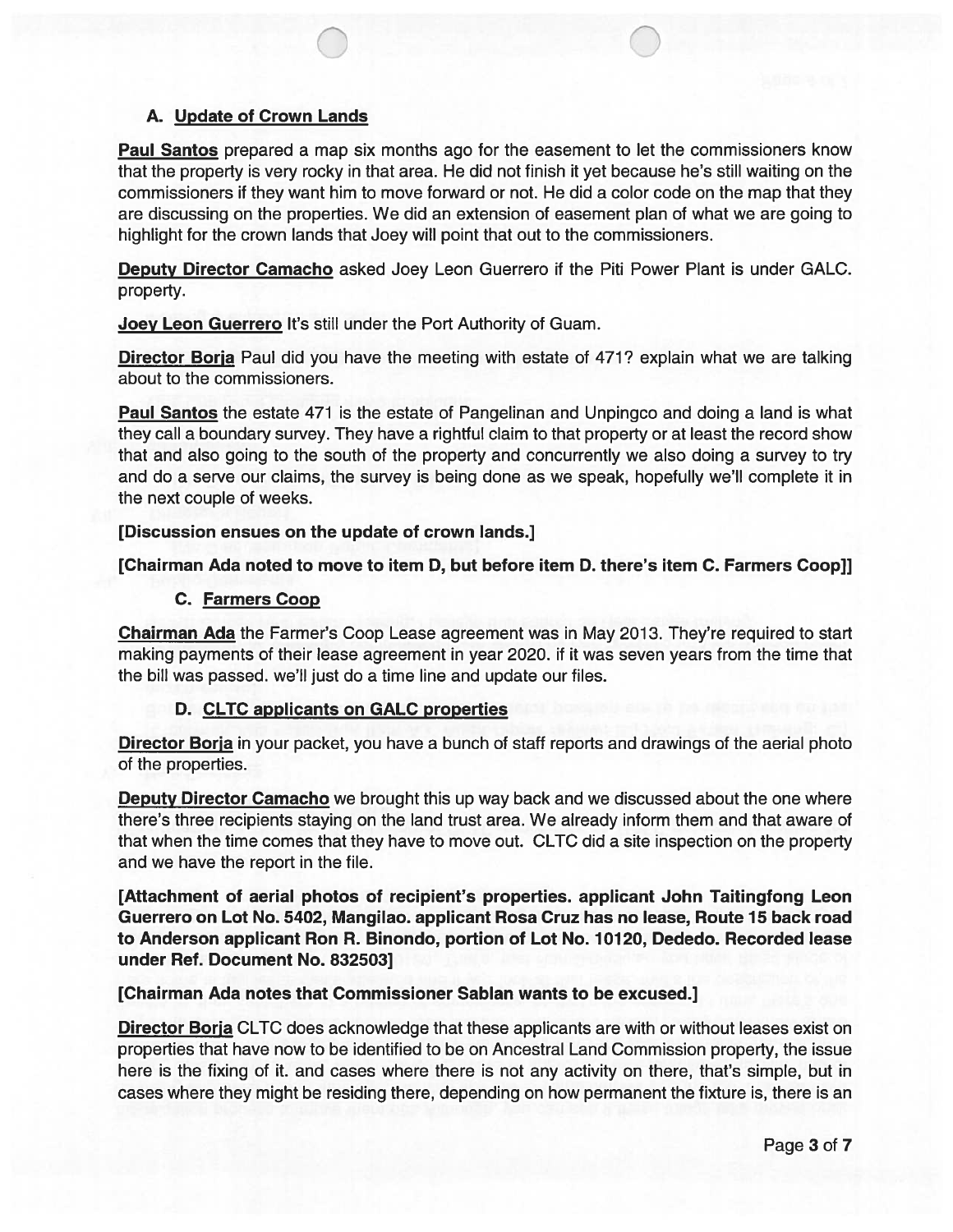adjudication process to move them out. Although, you can see if these things take moved back as being approve<sup>d</sup> <sup>a</sup> long time ago. Nothing like this is come current and the top one that were looking at is the <sup>2012</sup> lease, but the whole process of approva<sup>l</sup> was <sup>a</sup> long time ago. And par<sup>t</sup> of the issue was in the assignment of property there were not very specific. In this genera<sup>l</sup> area someone goes down or clears out their area and then settles and we don't really don't know where they're at, they sent them to <sup>a</sup> portion of somewhere, so that's the case and I think there's one here some actual lease that's attached and if you look at that lease, that's the description of the property that has apportion of Lot 10120. That's, that Ron Binindo.so you have these kinds of issues here, we're working on moving them, we're <sup>g</sup>iving you notice that this has happened. Depending on how large the estate is and depending it can be traded out. What we're trying to do is trying to move them out to <sup>a</sup> CLTC property instead.

## [Discussion ensues]

[Chairman notes that the discussion of CLTC applicants on GALC property is tabled for the next meeting on July 25, 2078.]

V. New Business

IChairman Ada noted that item A.) Audit repor<sup>t</sup> review; B.) Real Estate Training; C.) Budget hearing summary; D.) Executive Director position are to be discussed on the next meeting]

Commissioner Wessling commented there should be one correction on the agenda under New Business Real Estate hearing, I believe that should be Real Estate training.

VI. Public Comments

[No Discussion on Public Comments]

VII. Director's Report

[No Discussion on Director's Report]

# VIII. Adjournment

**Vice Chairman Laguana** move to adjourn.

 $\bigcirc$ 

Commissioner Wessling seconds the motion with all in favor.

Meeting is adjourned at 4:50pm.